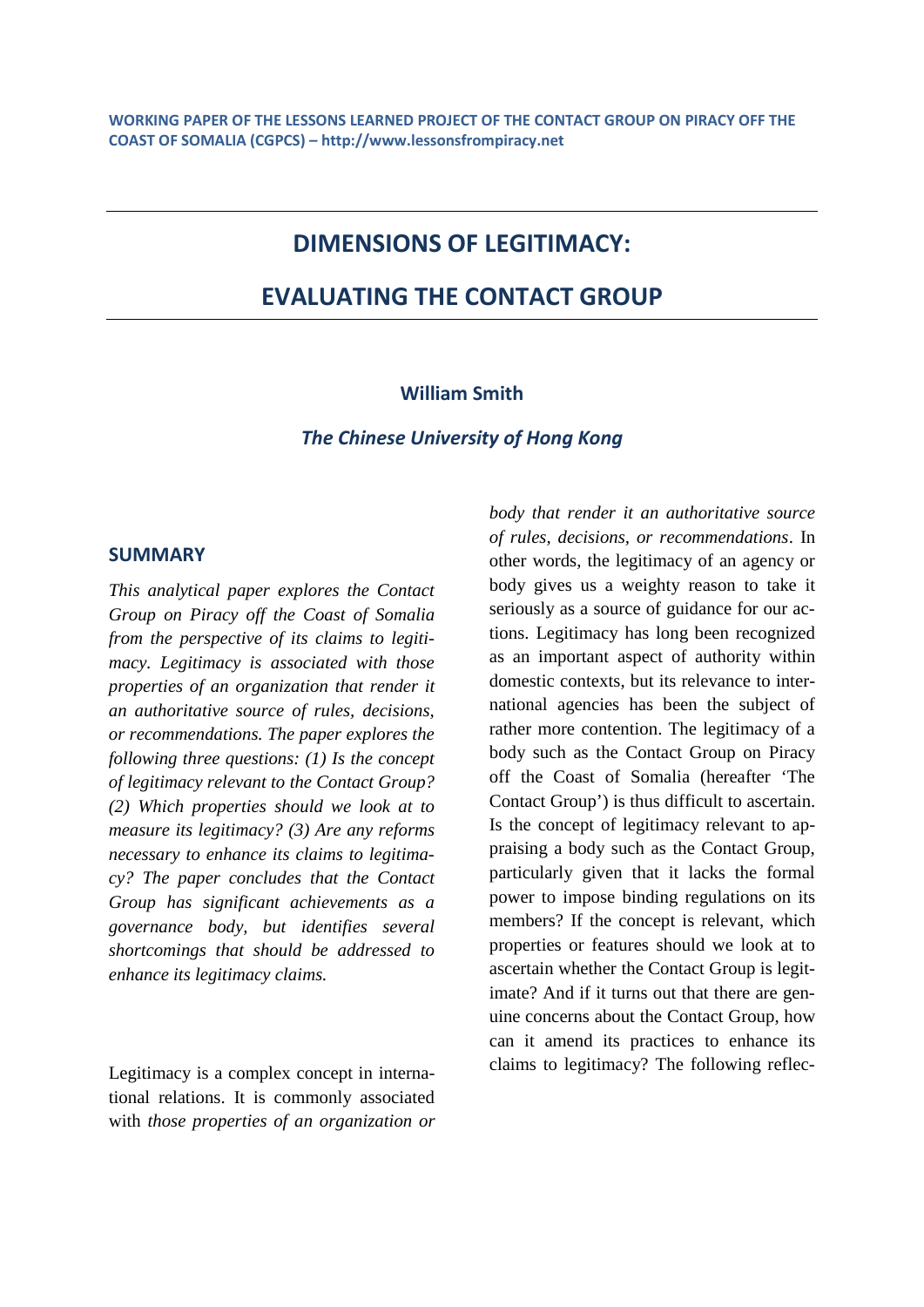tions address each of these questions in turn $<sup>1</sup>$ </sup>

#### **THE RELEVANCE OF LEGITIMACY**

The legitimacy of global governance has emerged as a key issue in the study of international relations. Global governance is used here as a catch-all term to describe the various organizations, agencies and networks that have been established to enable stakeholders, including state *and* non-state actors, to identify, deliberate and resolve cross border problems that cannot be addressed through the domestic policy of governments alone. There has been a proliferation of such arrangements in recent years in response to a growing awareness of the 'governance gap' that exists at regional and global levels.<sup>2</sup> The challenge of reflecting on the legitimacy of global governance is that, as Daniel Bodansky suggests, the legitimacy of these arrangements has historically been given much less attention than the legitimacy of domestic governance. In this section, I briefly reflect on the reasons for this discrepancy as a means of providing some necessary context for appreciating the relevance of legitimacy to the Contact Group.

There are, according to Bodansky, two reasons for the discrepancy. The first is that, as he notes, 'until recently international institutions have generally been so weak – they have exercised so little authority – that the issue of their legitimacy has barely arisen.'<sup>3</sup> The idea is that legitimacy becomes a contentious topic only insofar as an agent or body has the power to bind others, as is the case for organs such as the modern state. This point can be illustrated through considering the case of The Contact Group. Along with similar informal policy networks in the global realm, the Contact Group does not have the power to enforce compliance with its recommendations. It, instead, relies on soft mechanisms, such as consensual decision-making and mobilizing praise and blame as a form of peer pressure.<sup>4</sup> This lack of enforcement power may create the impression that the legitimacy of such an organ should not be a matter of much concern. The second reason is that, insofar as it *has* arisen as an issue of concern, the legitimacy of global governance arrangements has historically been associated with fairly straight-

 $1$  A brief explanatory note on legitimacy may be in order before the discussion gets underway. Those familiar with the scholarly literature may be aware that a contrast is often drawn between *sociological* legitimacy, which refers to the belief of relevant agents that an institution is legitimate, and *normative* legitimacy, which refers to the soundness of the reasons that are or can be given to support an institution's legitimacy (Buchanan and Keohane 2005: 405). This brief discussion paper will mostly discuss legitimacy in the normative sense, but it should be stressed that normative arguments have great significance for gauging the sociological legitimacy of institutions. This is because the belief of relevant agents that an institution is legitimate is often, though not always, a reflection of the soundness of the arguments that can be given to support its legitimacy. The normative legitimacy of the Contact Group is thus a matter of practical and not merely theoretical significance, because the soundness of the arguments that can be given in favour of its legitimacy will surely impact on the willingness of stakeholders to *treat* it as legitimate.

<sup>2</sup> Slaughter, Anne-Marie (2004) *A New World Order* Princeton: Princeton University Press, pp.8-11

<sup>3</sup> Bodansky, Daniel (1999) 'The Legitimacy of International Governance: A Coming Challenge for International Environmental Law?' *American Journal of International Law*, 93, p. 596

<sup>4</sup> Zach, Danielle A., D. Conor Seyle, and Jens Vestergaard Madsen (2013) *Burden-sharing Multi-level Governance: A Study of the Contact Group on Piracy off the Coast of Somalia* Broomfield: Oceans Beyond Piracy, p. 33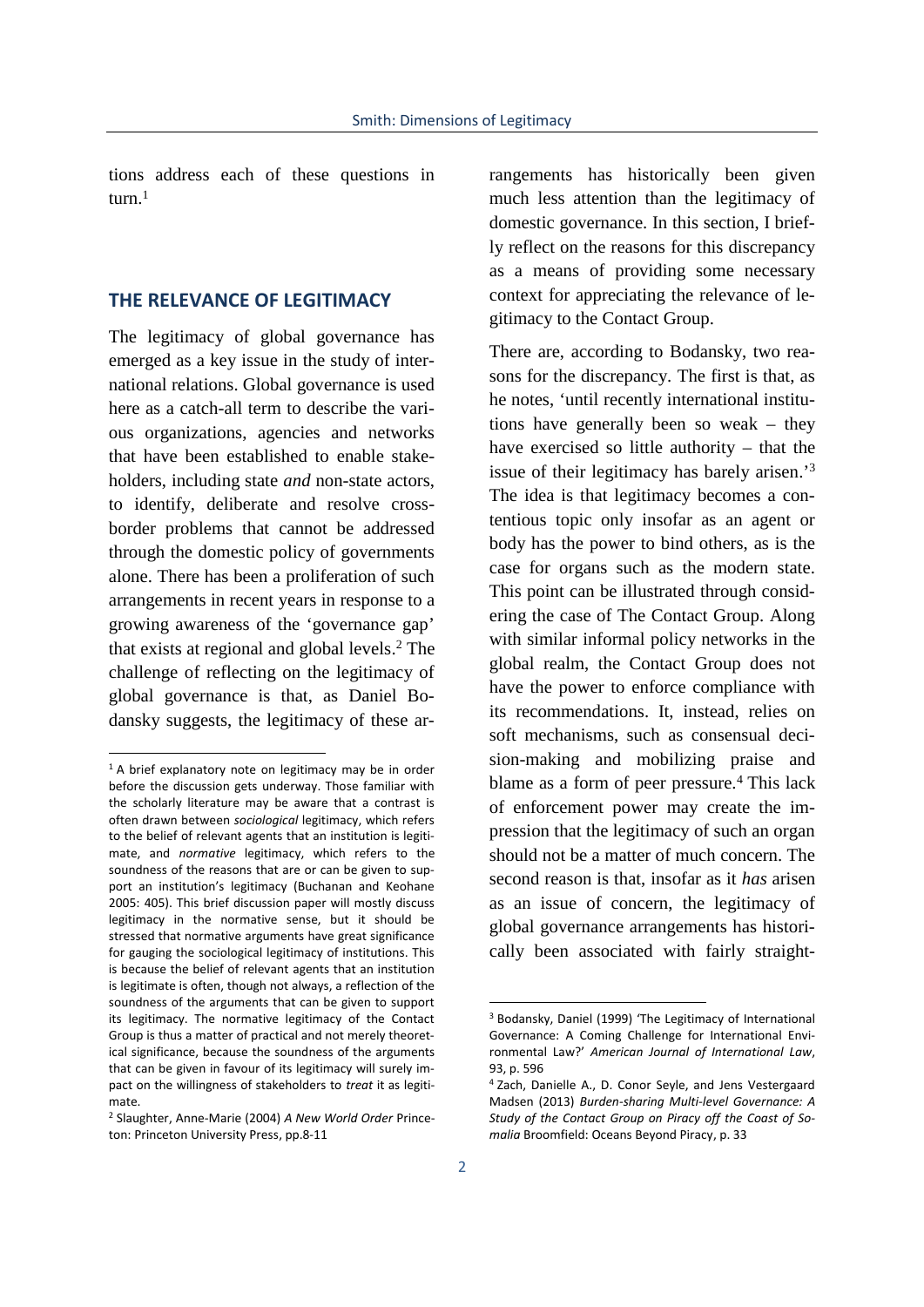forward principles.<sup>5</sup> These are (a) the consent of member states and/or (b) their establishment though a legal mandate from an authorised body. These principles can, again, be applied to the Contact Group. The legitimacy of the Group can be associated with the voluntary decision on the part of its members to participate, which might be taken as implicit or explicit consent to submit to its authority. The legitimacy of the group can also be associated with its relation to the United Nations (UN). The Group was established as a response to a Security Council Resolution and it has subsequently made use of UN facilities, worked closely with related UN agencies, and regularly reported to the UN Security Council. <sup>6</sup> The fact that the Contact Group enjoys the consent of its members and a close working relationship with a major international legal authority might suggest that further reflection on its legitimacy is unnecessary. In short, global legitimacy, unlike domestic legitimacy, might seem to be a relatively *unimportant* and *uncontroversial* topic.

This perception has, though, been thoroughly debunked in recent times, which accounts for the emergence of legitimacy as a prime concern in international relations. The argument that legitimacy is unimportant due to the impotency of global governance networks has been challenged on the grounds that the kind of 'soft power' associated with these networks is still a form of power

and—as such—must be justified to those over whom it is exercised. So, for instance, the capacity of a body such as the Contact Group to influence and shape institutional responses to a shared policy problem can still be significant, even in the absence of formal compliance mechanisms. The legitimacy of such a body—the claim it has to influence and shape the way in which various stakeholders approach a shared problem—is thus a matter that has considerable salience. In addition, it has been argued that the legitimacy of global governance networks is an important topic precisely *because* of their lack of formal compliance mechanisms. In the absence of these mechanisms, bodies such as the Contact Group rely heavily on their capacity to mobilize support among stakeholders to achieve desired goals. This support is likely to be conditional on the willingness of stakeholders to treat it as a legitimate body, which has some kind of justified claim to influence their actions. As Allen Buchanan and Robert Keohane note, in the absence of a compelling claim to legitimacy, 'public support for global governance institutions may be undermined and their effectiveness in providing valuable goods may be impaired.<sup>'7</sup> There has, then, been growing awareness that the legitimacy of bodies such as the Contact Group is a topic worthy of investigation, despite the fact that such bodies lack the kind of 'hard' power associated with domestic governments.

The argument that consent and authorisation exhaust the basis for legitimacy in the global

<sup>5</sup> Bodansky, The Legitimacy of International Governance, p.597

<sup>6</sup> Bueger, Christian (2014) 'Transnational Governance, Somali Piracy and the Contact Group: An Analytical Primer' Working paper of the Lessons Learned Project of the Contact Group on Piracy off the Coast of Somalia, No. 1, Cardiff: Cardiff University, p.3

<sup>7</sup> Buchanan, Allen and Robert O. Keohane (2006) 'The Legitimacy of Global Governance Institutions' *Ethics & International Affairs,* 20, p. 407.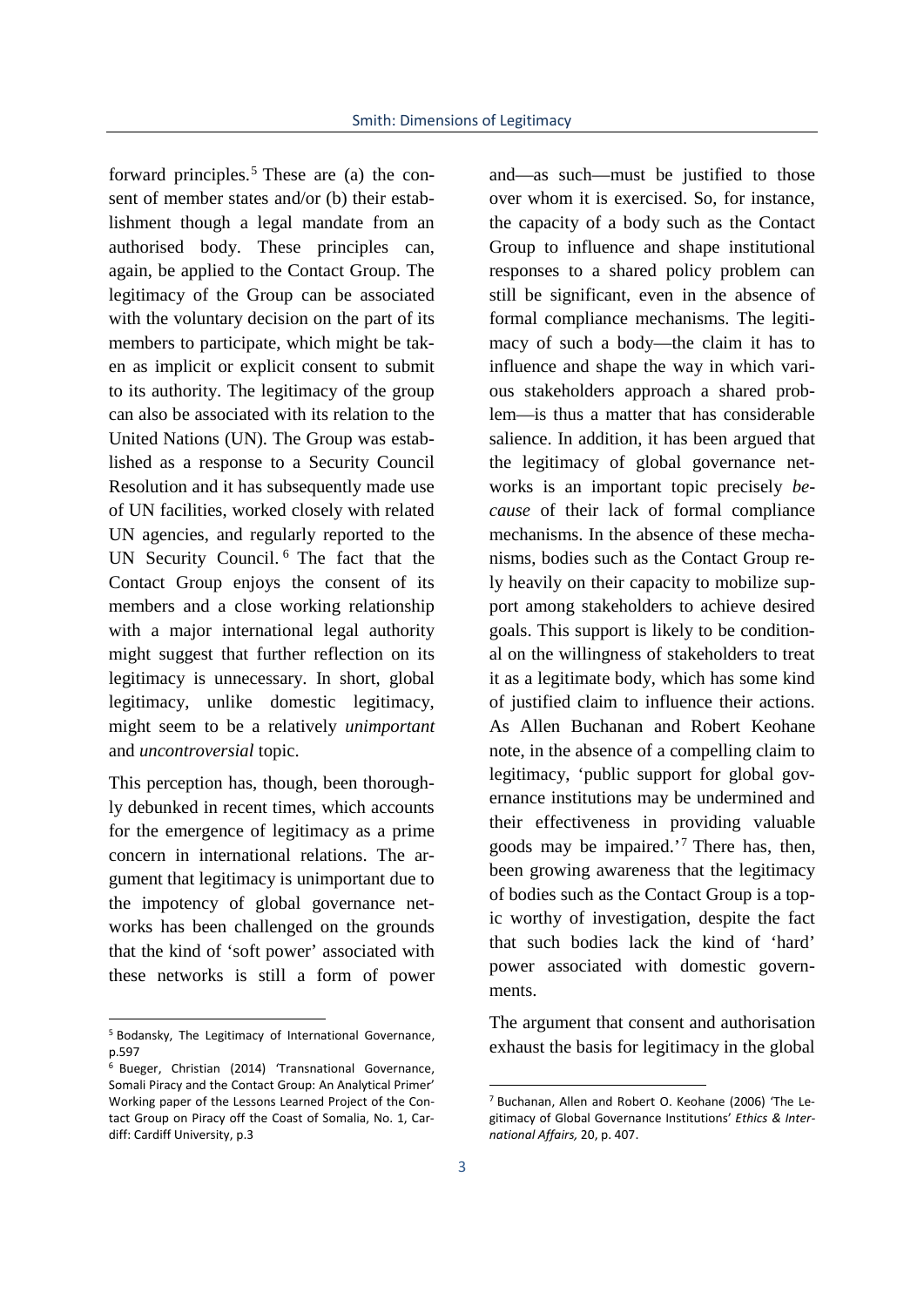realm has also been subject to severe criticism in recent years. First, the principle of consent as a basis of legitimacy has been found wanting on the grounds that power inequalities between members make it difficult to determine whether consent is freely given.<sup>8</sup> The principle of consent might also be challenged on the grounds that it is traditionally associated with the consent of *states*, which excludes other types of non state actors that might have a legitimate interest in the decisions of global governance bodies. Thus, for a body such as the Contact Group, it might be necessary to ascertain whether all appropriate stakeholders—state and non-state—have been included, or at least given the opportunity to participate, on a more-or-less equal footing. Second, the principle of proper authorisation is – perhaps surprisingly – not always treated as a sufficient or even a necessary condition of legitimacy in the global realm. There has been greater willingness among stakeholders to take seriously claims to legitimacy that are advanced by various kinds of governance networks that lack any formal authorization or state participation. An organization like the Forest Stewardship Council, for instance, lacks any legal mandate for its activities, but is widely regarded as legitimate by a range of stakeholders.<sup>9</sup> The problem of a governance-gap in global contexts means that stakeholders, perhaps more so than in the domestic sphere, have reason to endow agencies with legitimacy even in the absence of formal legal authorization. This may, in

fact, be good news for the Contact Group. Although it emerged as a response to a UN Security Council resolution, it was not formally established by such a resolution and thus lacks a clear mandate for its activities. $10$ In any case, the debate about consent and authorisation suggest that the legitimacy of global governance networks might be associated with supplementary, or perhaps even alternative, properties. The recognition of this insight accounts for a growing willingness among policy-makers and scholars to look again at the concept of legitimacy in the global realm to clarify what these properties are.

### **THE DIMENSIONS OF LEGITIMACY**

The traditional standards of legitimacy in the global realm need to be supplemented with additional criteria. Or at least, this is the consensus view in the recent scholarship on global governance. This literature has proposed a wide range of properties and characteristics that might be relevant to appraising the legitimacy of emergent policy networks in the global realm, such as inclusivity, transparency, accountability, representativeness, responsiveness, functionality, efficiency, connectivity, human rights, popular support and charismatic leadership. There is, as yet, no agreement over general standards that can be applied to gauge the legitimacy of global governance bodies, though some are beginning to appreciate the case for a *plural* approach according to which different standards might be appropriate to evaluate

<sup>8</sup> Buchanan and Keohane The Legitimacy of Global Governance Institutions, p. 414

<sup>9</sup>Black, Julia (2008) 'Constructing and Contesting Legitimacy and Accountability in Polycentric Regulatory Regimes' *Regulation & Governance,* 2, p. 145

<sup>10</sup> Zach et al. *Burden-sharing Multi-level Governance*, p. 36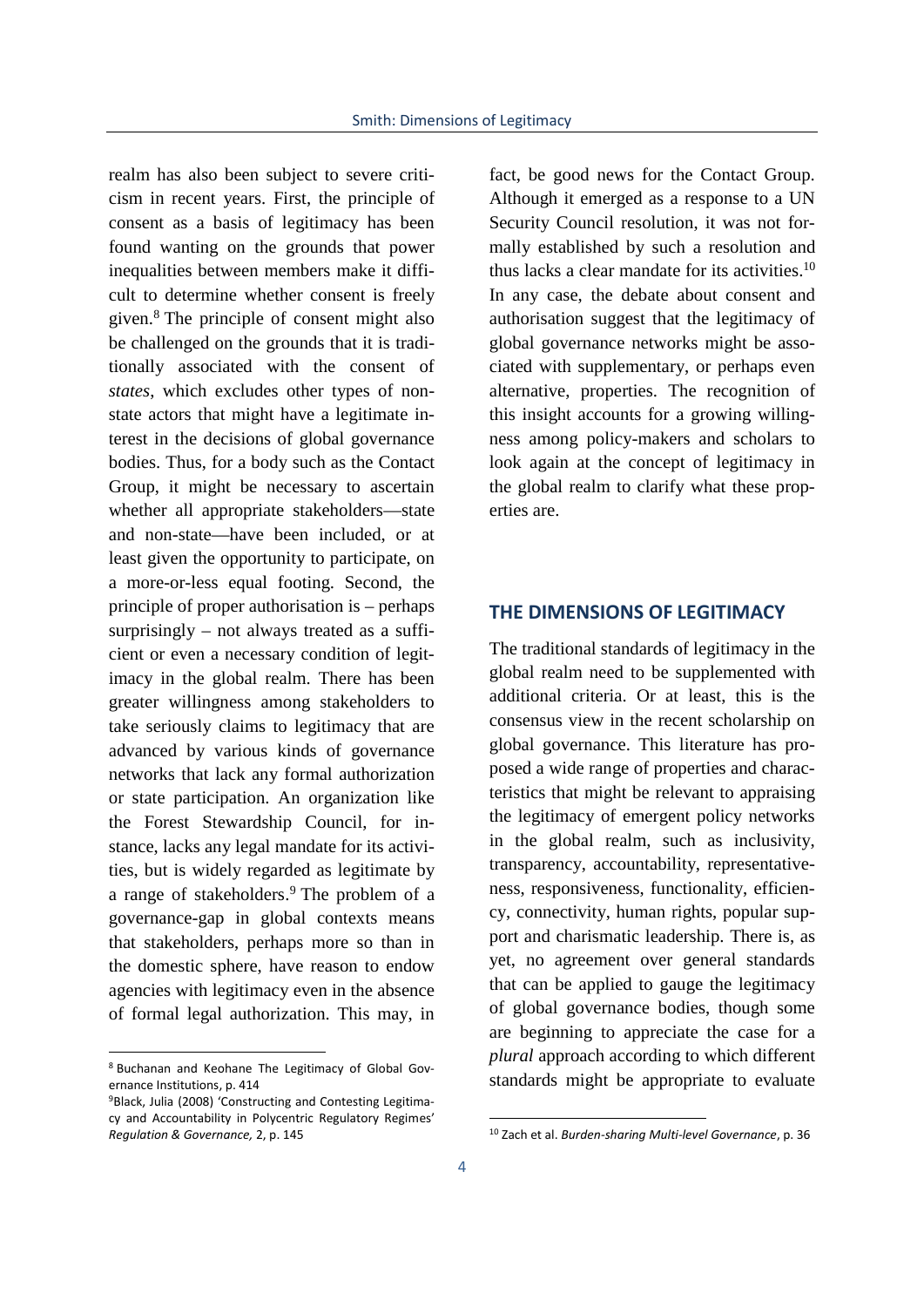different types of bodies.<sup>11</sup> The following reflections identify three dimensions of legitimacy that appear to be intuitively salient for an entity such as the Contact Group.

The first dimension is that the legitimacy of a global governance scheme is enhanced to the extent that it guarantees effective *stakeholder participation*. The effective participation of stakeholders performs several important functions in enhancing legitimacy. It speaks to concerns about fairness and voice, insofar as schemes are often subject to salient criticism if they do not seek to include all those that have a stake in their operations. It also enhances the efficiency of a scheme, because stakeholder inclusion contributes to processes of social learning through the sharing of relevant information and the weighing of competing arguments. Cohen and Sabel defend a broad notion of inclusion through suggesting that 'direct participation helps because participants can be assumed to possess relevant information about the local contours of the problem and can relatively easily detect both deception by others and unintended consequences of past decisions.'<sup>12</sup> This type of participation can also provide at least some protection against the danger that governance schemes are hijacked by powerful interests, a strategy that can only succeed if the arrangements guarantee more-or-less equal opportunities for agenda setting. As Sabel and Zeitlin note, the institutional design of governance schemes should aim for 'a multi-polar dis-

tribution of power [such] that no single actor can impose her own preferred solution without taking into account the views of others.'<sup>13</sup> And the availability of opportunities to participate is important because of the communicative significance of a decision *not* to participate by stakeholders. The decision not to participate might be interpreted as an act of self-interest by a group that stands to lose from the scheme *or* as an act of protest by a group that contests the legitimacy of the scheme. Either way, the non participation of stakeholders can communicate important information to institutional designers about stakeholder perceptions of emergent governance schemes.<sup>14</sup>

The second dimension is the *comparative efficiency* of a governance scheme, understood as the extent to which it performs better in terms of identifying and addressing problems than alternative arrangements. This principle is informed by the idea that the basic rationale for global governance bodies is instrumental, in the sense that they exist to address problems that cannot be adequately resolved at the domestic level. It is therefore appropriate that their efficiency in addressing such problems is included as an important dimension of legitimacy. It may be tempting to defend a governance organization as legitimate if it appears to succeed in pursuing *some* of its stated goals to *some* degree. The problem with this is that, in light of the global governance gap, this

<sup>11</sup> Brassett, James, Ben Richardson and William Smith (2012) 'Private Experiments in Global Governance: Primary Commodity Roundtables and the Politics of Deliberation' *International Theory*, 4, pp. 367-99

<sup>12</sup> Cohen, Joshua and Charles Sabel (1997) 'Directly Deliberative Polyarchy' *European Law Journal,* 3, p. 326

<sup>13</sup> Sabel, Charles and Jonathan Zeitlen (2011) 'Experimentalism in Global Governance', paper presented at the International Studies Association Conference, Montreal, 2011, p.1

<sup>14</sup> Fung, Archon (2003) 'Recipes for Public Spheres: Eight Institutional Design Choices and their Consequences' *The Journal of Political Philosophy,* 11, p.349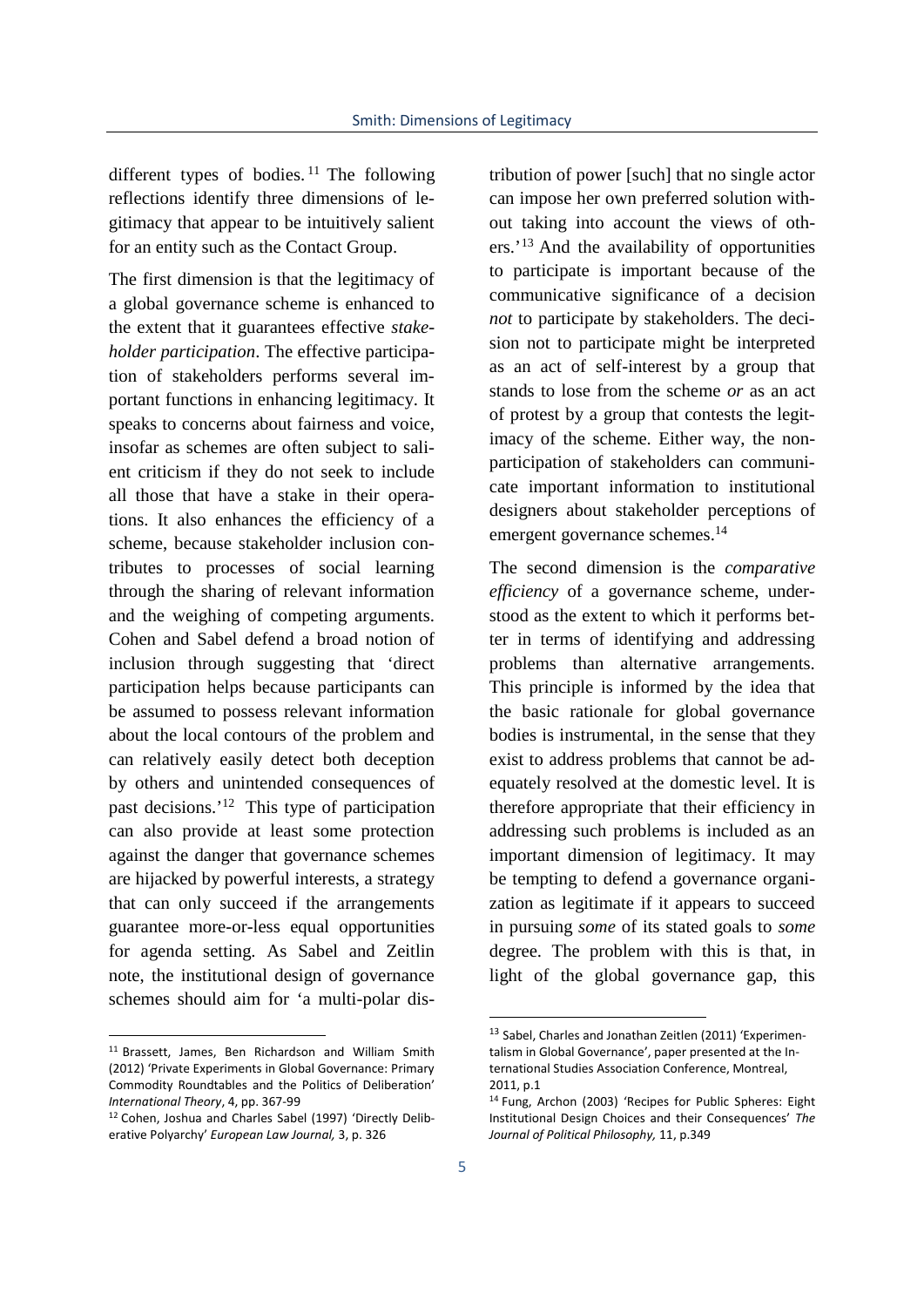paves the way for defending *any* global network simply on the grounds that it is better than nothing. A more exacting standard incorporates a comparative element, which requires us to examine the relative merits of various institutional schemes. As Buchanan and Keohane note, 'if an institution steadfastly remains instrumentally suboptimal when it could take steps to become significantly more efficient or effective, this could impugn its legitimacy.'<sup>15</sup> It may be the case, for instance, that an institutional reform becomes necessary to shore up the legitimacy claims of an underperforming agency. If the under-performance of an agency becomes so serious, it may be necessary to replace it or reallocate its mandate to an alternative body. Buchanan and Keohane cite the example of the UN Human Rights Commission, which suffered sufficient criticism to warrant the creation of the Human Rights Council as a replacement body. A failing governance body could, then, face calls for its replacement if a feasible alternative exists with minimal transition costs.

The third dimension is *deliberative reflection*, which is associated with the capacity of a governance scheme to reflect upon its goals and performance through an ongoing dialogic process. The basic idea is that governance schemes should put in place mechanisms that enable it to refine its purpose, learn from its mistakes, and improve its performance. This dialogue should not merely take the form of an internal review of current practices among participants, but also requires the agency to reach beyond its current membership to non-participating con-

stituencies. The significance of going *outside* the current participant base is that it is all too easy for members of a scheme to take established procedures as settled and performance levels as satisfactory. The perspective of non-participants, by contrast, is valuable because it may be easier for them to identify procedural flaws, misguided priorities, or avoidable shortfalls in governance performance. The downside is that outsiders may lack proper appreciation of the constraints that insiders are operating within, which is why the reflective process must be deliberative. In other words, insiders must engage seriously with the concerns of external critics while also responding to objections that may be insufficiently informed. The deliberative process can involve interaction between a governance agency and Non- Governmental Organizations (NGOs) that share an interest in a particular problem or policy agenda.<sup>16</sup> It might also involve a system of 'peer-review' between different elements of an overarching governance structure. Sabel and Zeitlin discuss the example of energy policy within the European Union (EU). The Florence Electricity Forum is obliged to report to the EU Commission, which has the power under EU anti-trust legislation to impose penalties as a response to intransigent or obstructionist strategies by participants to the Forum.<sup>17</sup> The requirement to engage in this kind of exercise can be a means of enhancing accountability, in the sense that external actors gain the power to appraise the governance network. It can also enhance transparency, because the network

<sup>15</sup> Buchanan and Keohane, The Legitimacy of Global Governance Institutions, p. 422

<sup>16</sup> Buchanan and Keohane, 'The Legitimacy of Global Governance Institutions, pp. 432-3

<sup>&</sup>lt;sup>17</sup> Sabel and Zeitlin Experimentalism in Global Governance, pp. 306-8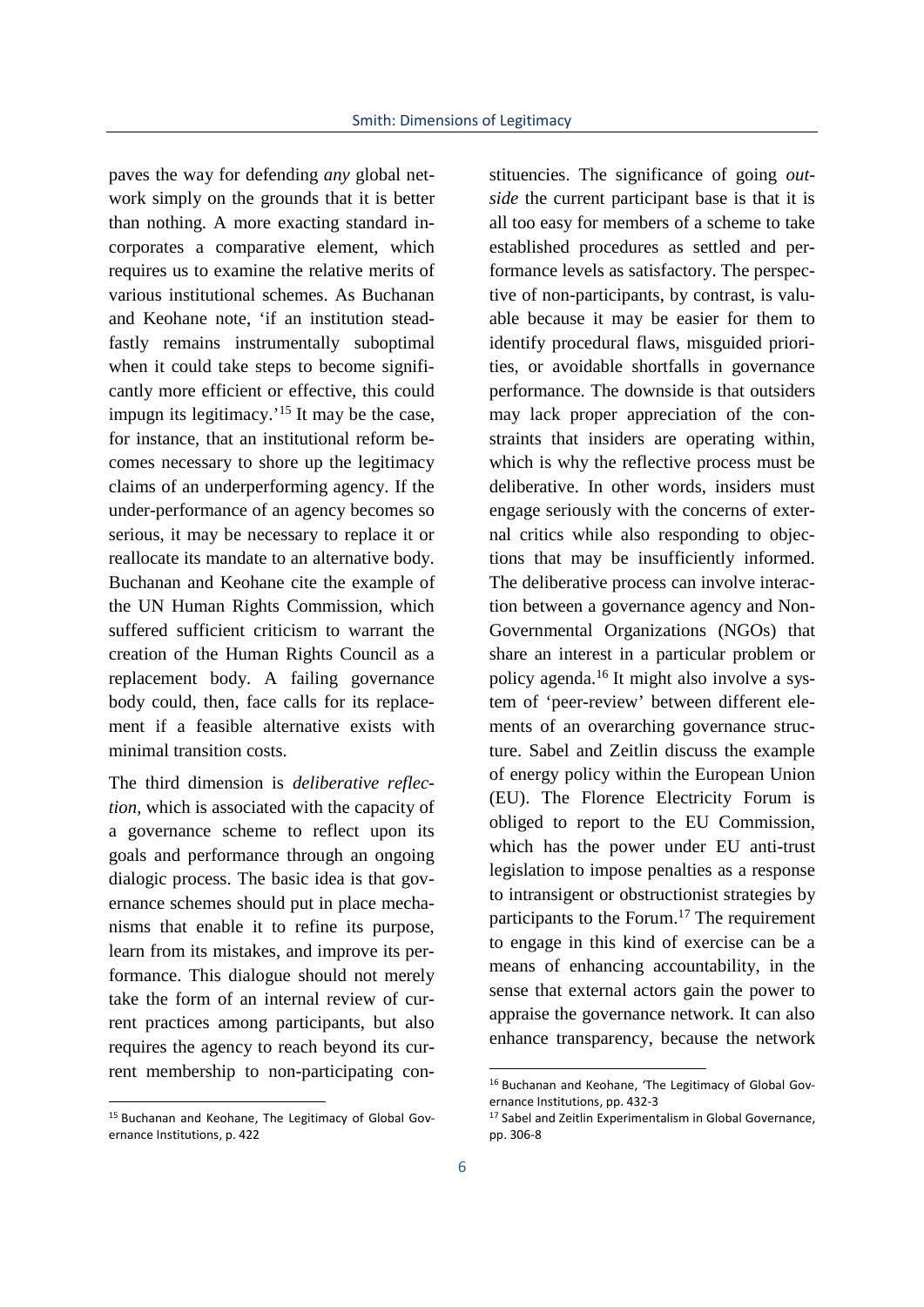has to divulge information about its practices for deliberative reflection to occur. This dimension reminds us that the legitimacy of a governance body, as Buchanan and Keohane note, 'is not simply a function of the institution's characteristics; it also depends upon the broader institutional environment in which the particular institution exists.'<sup>18</sup>

The principles of stakeholder participation, comparative efficiency, and deliberative reflection appear to mark out important properties that global governance bodies should embody to some degree. Two comments are in order before appraising the Contact Group in light of these principles. First, it would be inappropriate to claim that these principles identify necessary or sufficient conditions of legitimacy. In part this reflects the obvious point that the standards enumerated here cannot exhaust all possible dimensions of legitimacy. <sup>19</sup> It also reflects the fact that there may be some circumstances where a global network fails to embody one or more of the principles to an adequate degree, but would still be considered legitimate all things considered. This might be the case if, for instance, the governance regime was not

the one that would offer the most comparative benefit, but would perform better than rivals in terms of stakeholder participation. This reflects that fact that the standard of legitimacy discussed here, in common with others, contains a plurality of contrasting values that might not be realisable simultaneously. The evaluations that are made about the legitimacy of specific schemes should thus be sensitive to inevitable trade offs and constraints of circumstance. Second, and following on from this point, legitimacy is a property of agencies that can be possessed to a greater or lesser degree. The more an institution or network embodies the three principles, the more weight its claim to legitimacy has. This may be frustrating to those who hanker after a clear standard that will give us categorical evaluations about whether a body or agent is legitimate. However, although such an evaluation might be desirable, it is not always reasonable to expect such clear cut determinations of legitimacy. This is particularly true in contexts of pervasive uncertainty about methods and goals of emergent regulatory schemes in global contexts. There is, as a matter of fact, considerable disagreement among stakeholders about the legitimacy of several global governance bodies, which reflects the difficulty of assessing schemes that are novel, fragile, and continually evolving.<sup>20</sup>

# **THE CONTACT GROUP: SCOPE FOR IMPROVEMENT?**

<sup>18</sup> Buchanan and Keohane, The Legitimacy of Global Gov ernance Institutions, p. 432

<sup>&</sup>lt;sup>19</sup> As noted at the outset of this section, the relevant scholarly literature has identified a wide range of variables that may be associated with legitimacy. These include some properties that are not captured by the three di mensions discussed here, such as legality or charismatic leadership. It is not my intent here to exhaust all potential dimensions of legitimacy. The point, instead, is to note that the properties that are relevant to appraising the legitimacy of a given organization will likely emerge in and through ongoing reflection on the aims, design and performance of that organization. This means that, as noted in the text, any proposed standard of legitimacy in the global realm should have a provisional quality, which leaves space for the possibility that additional or alternative variables might emerge as salient in relation to specific governance agencies (Buchanan and Keohane 2005).

<sup>20</sup> Buchanan and Keohane, The Legitimacy of Global Governance Institutions, p. 424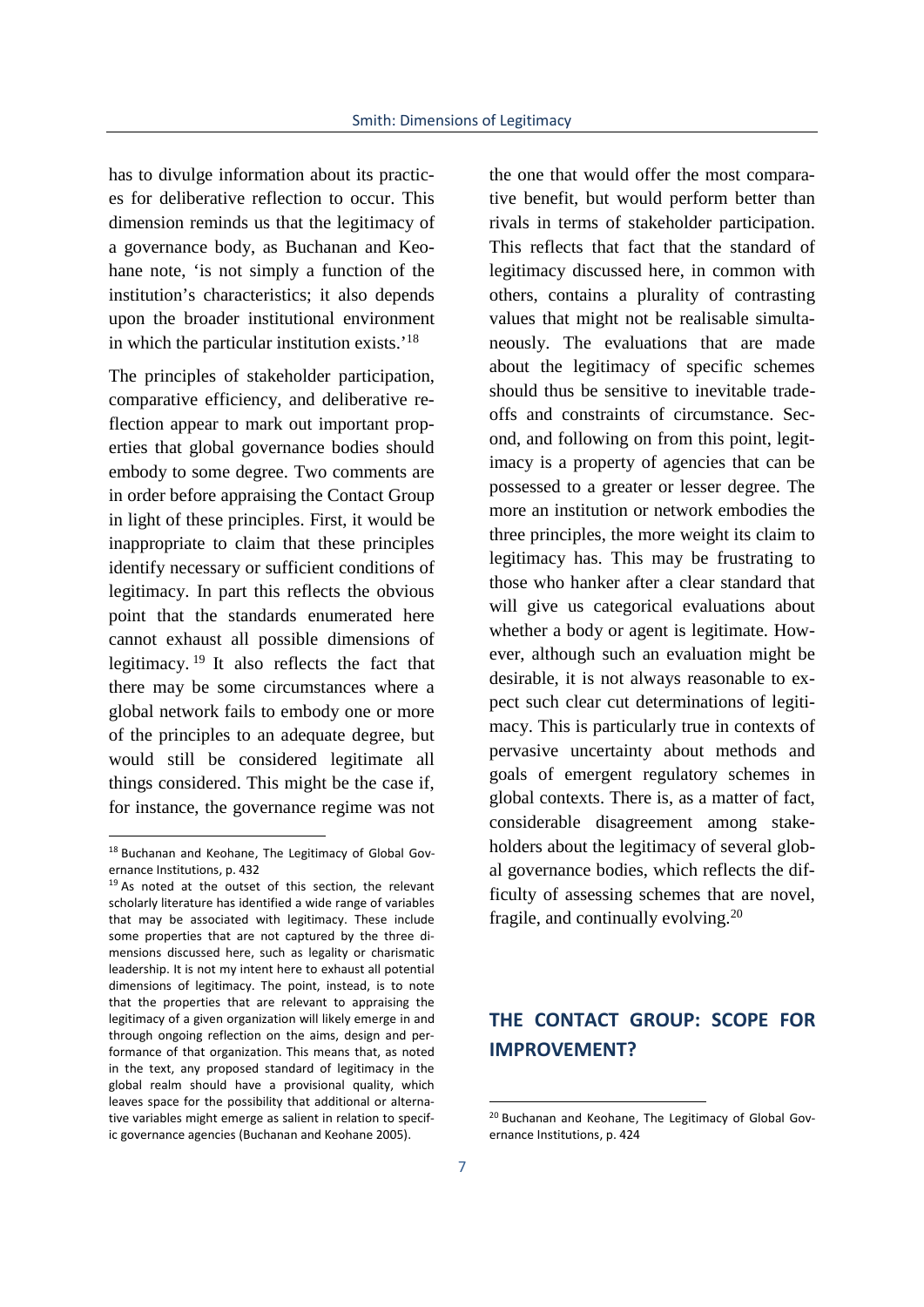The dimensions of legitimacy discussed above set the stage for a consideration of the Contact Group. The Contact Group, as noted above, has design and operational features that render it part of a family of global governance networks that have proliferated in recent years. Christian Bueger describes it as 'a pragmatic, functionalist form of transnational governance, which is primarily driven by inter-governmental relations and directed at problem solving.' <sup>21</sup> The Contact Group can be distinguished from several other global governance networks because it has been established to address a policy problem that has a very clearly defined thematic and geographical scope. This, in many ways, simplifies the problem of gauging its legitimacy, because such a clearly defined scope should reduce the challenges of identifying relevant stakeholders and comparative benefits. This does not, though, completely solve the challenge of evaluating such a flexible, ad hoc, and innovative governance scheme.

The first dimension of legitimacy to consider is stakeholder participation. As defence and security has traditionally been dominated by states and state-based organizations, it is surprising that the Contact Group has, from the start, included non-state actors within its activities. NGOs and industry actors have been involved as observers, collaborators and, increasingly, active participants within the deliberations of the Contact Group. The core benefit of this kind of broad stakeholder participation is that it introduces valuable knowledge and unique perspectives into institutional deliberation. The participation of NGOs, for instance, has

led to greater awareness about the plight of seafarers held as hostages, while industry stakeholders have promoted knowledge and understanding about issues such as the benefits and burdens of the use of private security personnel on ships. This is positive from the point of view of enhanced legitimacy, though commentators have noted that increasing industry and civil society participation has been an incremental and at times contentious process.<sup>22</sup> There is no doubt that states continue to be the dominant players, with the Contact Group exhibiting certain failings familiar to all global governance networks. In addition to asymmetrical influence between state and non-state actors, there are also marked inequalities among state actors. The Group is inclusive of a wide range of states, but there are significant differences in terms of (a) capacity to set agendas and influence outcomes and (b) resources to subsidize participation at plenary and working group meetings. As in many other global governance networks, a core group of Western powers are particularly influential within the Contact Group. This can be beneficial in terms of driving through initiatives and reaching consensus, but the problem is that 'concentrated agenda and decision-making power among the few may create disincentives on the part of those who are excluded but whose cooperation is necessary to sustainably counter piracy.<sup>' 23</sup> If broad-based inclusion of stakeholders is good news for legitimacy, then evidence of significant asymmetries among stakeholders casts the Group in a rather less flattering light.

<sup>&</sup>lt;sup>21</sup> Bueger, Transnational Governance, Somali Piracy and the Contact Group, p. 1

<sup>22</sup> Zach et al. *Burden-sharing Multi-level Governance*, pp. 35-6

<sup>23</sup> Zach et al. *Burden-sharing Multi-level Governance*, p. 39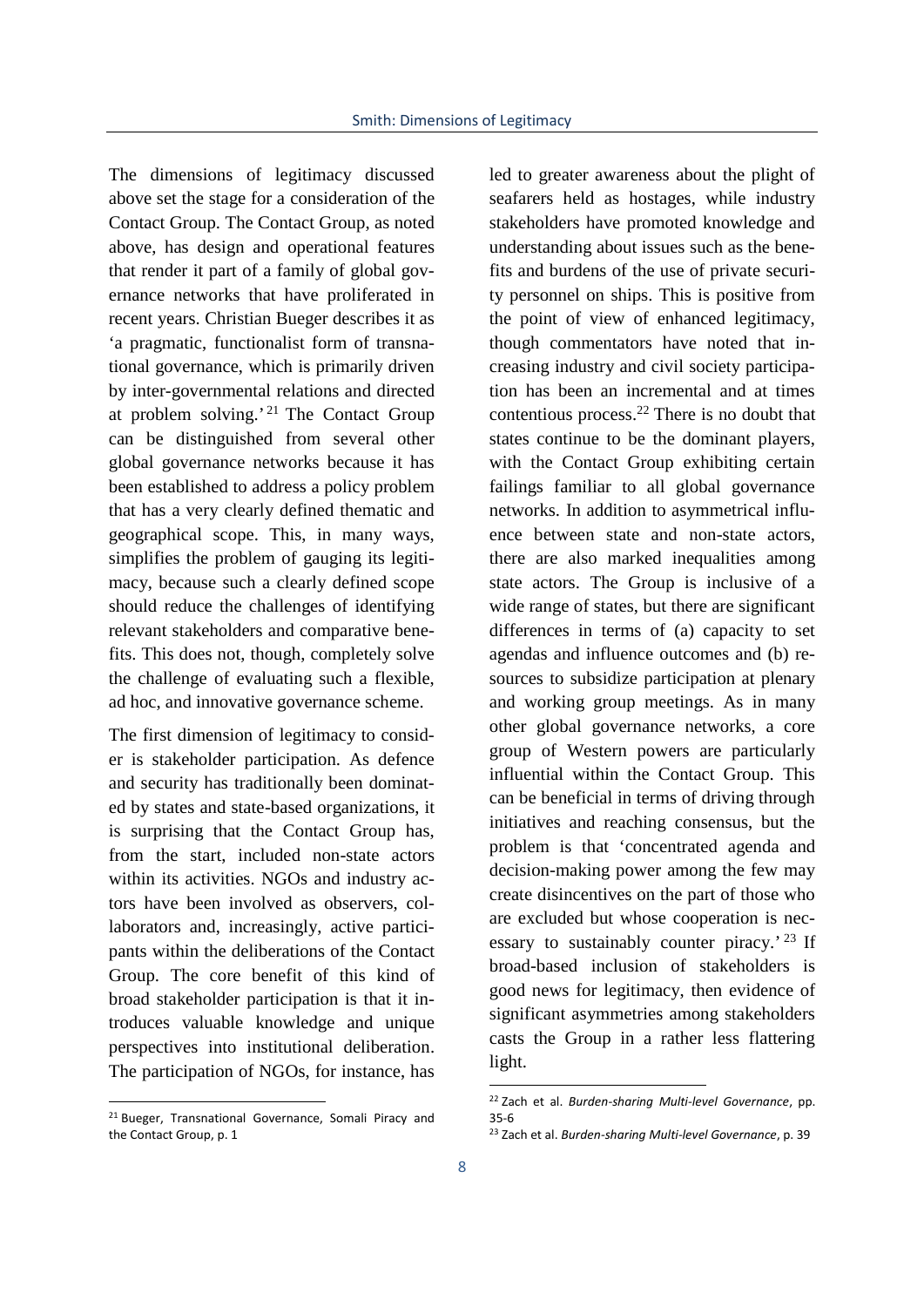The second dimension of legitimacy is comparative benefit. The Contact Group can point to an impressive range of achievements in defending its efficiency as a governance network, including pooling of information, promoting awareness, enhancing trust and collaboration among stakeholders, establishing linkages with related international organizations, spreading costs of collective action through funding and negotiation, clarifying legal issues, and generating political will to prosecute pirates. There has, perhaps most importantly, been a pervasive trend for piracy attacks to decline under the watch of the Contact Group, though there is some difficulty in identifying the causes for that decline. <sup>24</sup> The comparative benefit of the scheme cannot, though, be ascertained merely through reference to such achievements, but also turns on whether alternative arrangements might offer even greater efficiency. Of particular interest is comparing the kind of informal and fluid practices favoured by the Group with a more formalized institutional structure. Disadvantages of flexible and informal practises are that (a) terms of reference may not be clear and (b) stakeholders more comfortable with formalized institutional procedures may be alienated. <sup>25</sup> In the case of the Contact Group, though, these concerns appear to be outweighed by the efficiency gains that flexibility brings, including adaptability, creativity, inclusivity, and avoidance of the various pitfalls of more bureaucratized structures.<sup>26</sup> A rather different concern is whether some of the resources going into the Contact Group

might be better directed towards long-term capacity-building within relevant states. Douglas Guilfoyle notes that 'a broader question may emerge as to whether such flexible, task oriented approaches risk diverting resources from more strategic (and perhaps more effectual) endeavours such as rule-of-law capacity building in Somalia.'<sup>27</sup> This may raise concerns about the comparative efficiency of the scheme if it emerges that efforts have been directed towards short-term containment measures at the expense of long-term preventative measures.

The third dimension is deliberative reflection. This is perhaps the most complex dimension of legitimacy, relating to the manner in which governance networks reflect upon their activities through dialogue with external actors. There are certain respects in which the Contact Group exemplifies this property, through reaching out to non-state actors and international organizations. The relation to the UN is particularly interesting, given that the Contact Group has no formal mandate from this organization. The Contact Group, as already noted, works closely with the UN and reports on its activities, even though it is under no formal obligation to do so. This has clear practical benefits in terms of collaborative governance and implementation capacity, but it can also function as an informal mechanism of external accountability. The Contact Group has also engaged with organizations responsible for similar or related policy areas, such as the International Maritime Organization (IMO). This, again, has certain practical benefits in terms

<sup>24</sup> Zach et al. *Burden-sharing Multi-level Governance*, p. 27

<sup>25</sup> Zach et al. *Burden-sharing Multi-level Governance*, p. 31

<sup>26</sup> Zach et al. *Burden-sharing Multi-level Governance*, p. 37- 8

<sup>27</sup> Guilfoyle, Douglas (2013) 'Prosecuting Pirates: The Contact Group on Piracy Off the Coast of Somalia, Governance and International Law' *Global Policy* 4, p.77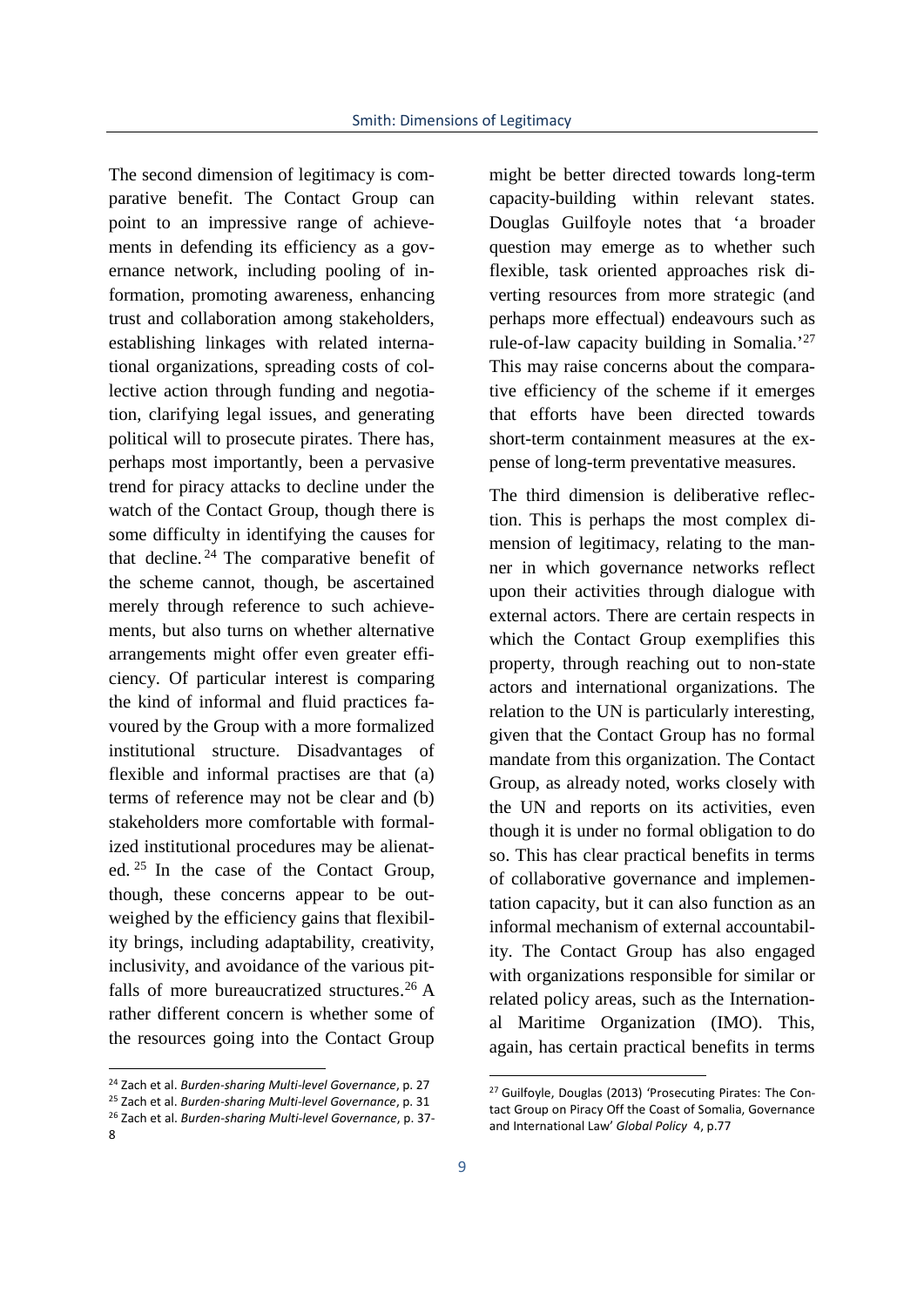of alleviating concerns about overlapping competences between governance agencies, but it can also be seen as a means of opening up informal channels of peer-review insofar as the Group takes up opportunities to reflect on its policies and practices in light of constructive feedback. The shortcomings of the Contact Group are, once again, illustrative of general concerns about global governance mechanisms, such as the perennial worry that such networks are somewhat 'non-transparent and technocratic.' <sup>28</sup> There is also a sense in which the initial focus of the Contact Group on a pressing problem in need of immediate solutions militated against the kind of social-learning associated with deliberative reflection. The problem is that, as Zach et al note, 'the CGPCS has the opportunity to speak to a wider international audience interested in learning lessons gleaned from its operations, but has until now lacked formal structures for review and the development of lessons learned.'<sup>29</sup> This can be seen as detrimental in terms of lost opportunities to both pass on to others the insights gleaned by the Contact Group and to engage in formal and informal evaluation of the Contact Group as a governance mechanism.

These brief comments illustrate the complexity of gauging legitimacy in the global realm. On the one hand, the Contact Group can support its claims to legitimacy through a range of genuine achievements: its inclusivity, its efficiency, and its willingness to engage constructively with external actors. On the other hand, the Contact Group has to make certain trade-offs that diminish its le-

gitimacy to some degree: such as purchasing effective decision-making power at the expense of uneven stakeholder opportunities to influence deliberation. This illustrates the earlier observation that legitimacy is best seen not as an all-or-nothing affair, but as a dimension of authority that opens up opportunities to reflect upon institutional weaknesses and identify potential areas for improvement. To this end, there are several issues that the Contact Group can reflect upon to enhance its legitimacy claims in relation to the three dimensions discussed here:

- **Stakeholder participation:** The Contact Group has achieved broad-based stakeholder inclusion, but can more be done to level the playing-field in terms of influence and resources? For instance, a report into the Contact Group observes that 'resource-challenged countries' often cannot afford to send delegates to plenary and working group meetings. <sup>30</sup> It might be possible for the Contact Group to revise its practices to offer support for such delegates, for instance through using the Trust Fund not merely to support project implementation but also to enhance participation and inclusivity. It might, alternatively, be possible to explore potentially less costly means of reaching out to resource-challenged countries, such as sending out representatives on factfinding or consultation missions.
- **Comparative benefit:** The Contact Group does particularly well in terms of this dimension of legitimacy, which is reflected

<sup>28</sup> Guilfoyle, Prosecuting Pirates, p. 77

<sup>29</sup> Zach et al. *Burden-sharing Multi-level Governance*, p. 40

<sup>30</sup> Zach et al. *Burden-sharing Multi-level Governance*, p. 39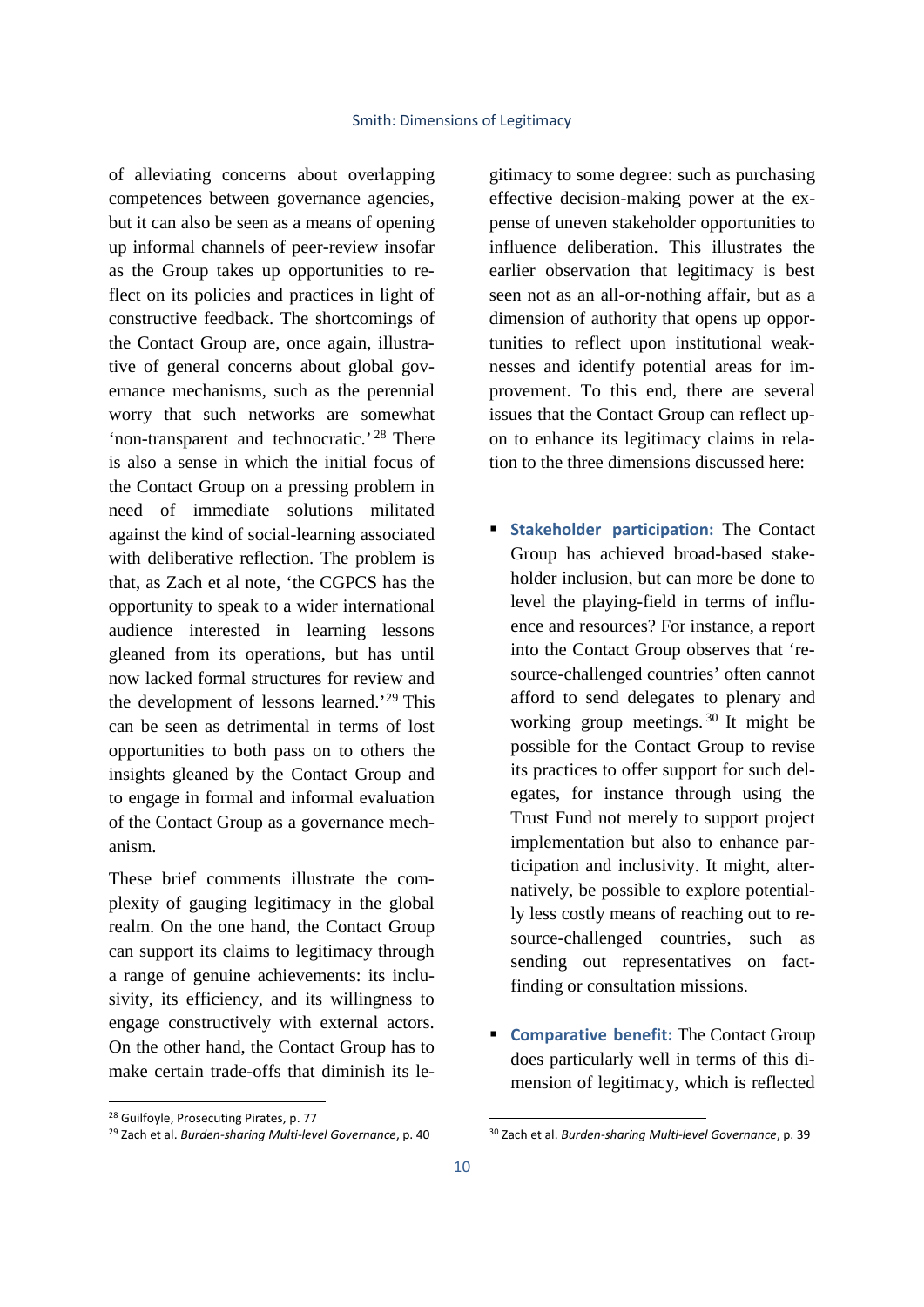in the wide-spread acceptance it has won in the eyes of many stakeholders and related agencies. At the same time, can the Contact Group do more to allay the fears of some critics that its focus on containment has redirected attention and resources away from the equally, and perhaps more, important task of prevention? This would entail acting upon the recommendations of the permanent representative of India to the UN, particularly his observation that 'the CGPCS can put the responsibility back inside Somalia by helping to build the rule of law and livelihood opportunities ashore.'<sup>31</sup>

 **Deliberative reflection**: The Contact Group has an impressive range of achievements, but can it do more to engage with external critics with a view to refining its methods and improving its performance? It may be difficult and unwise to enact the kind of formal peerreview mechanisms that are used in some other schemes, as this might constrain the procedural flexibility that has been identified as a benefit by some observers and participants. It may, though, be possible to work more closely with certain civil society groups, policy-makers, or academics, through inviting greater scrutiny and reflection on Contact Group activities. The 'Lessons Learned Project', which this brief report is a part of, might function as a means of initiating beneficial reflection on the current aims and methods of the Contact Group, with a view to identifying future aims and pathways now that the immediate goal of reducing piracy incidents off the coast of Somalia appears to have been achieved.<sup>32</sup>

In conclusion: the Contact Group has a relatively strong claim to be treated as legitimate, particularly in comparison with other global governance bodies that do much less well in terms of stakeholder inclusivity, coordinated problem-solving and achieving shared goals. This perhaps reflects the policy focus and political context of the Contact Group as much as its specific design and operational procedures. As Zach et al note, 'this particular model can be effective when the issue focus can be defined narrowly, when stakeholders have a self-interest in solving the problem and can be identified and encouraged to participate, and when there are no countervailing political pressures or issues linkages that would encourage any powerful stakeholders to act as spoilers.' 33 However, as is clear from the preceding discussion, there is scope for further improvement. And addressing current shortcomings may prove to be necessary if the Contact Group is to maintain the levels of stakeholder acceptance and policy relevance that it has already secured.

## **About the Author**

William Smith is assistant professor in the Department of Government and Public Administration at The Chinese University of Hong Kong. His research is in the field of contemporary political theory, with a particular focus on issues related to deliberative

<sup>&</sup>lt;sup>31</sup> Permanent Representative of India to the UN quoted in Zach et al 2013: 40

<sup>&</sup>lt;sup>32</sup> Bueger, Transnational Governance, Somali Piracy and the Contact Group, p. 1

<sup>33</sup> Zach et al. *Burden-sharing Multi-level Governance*, p. 41